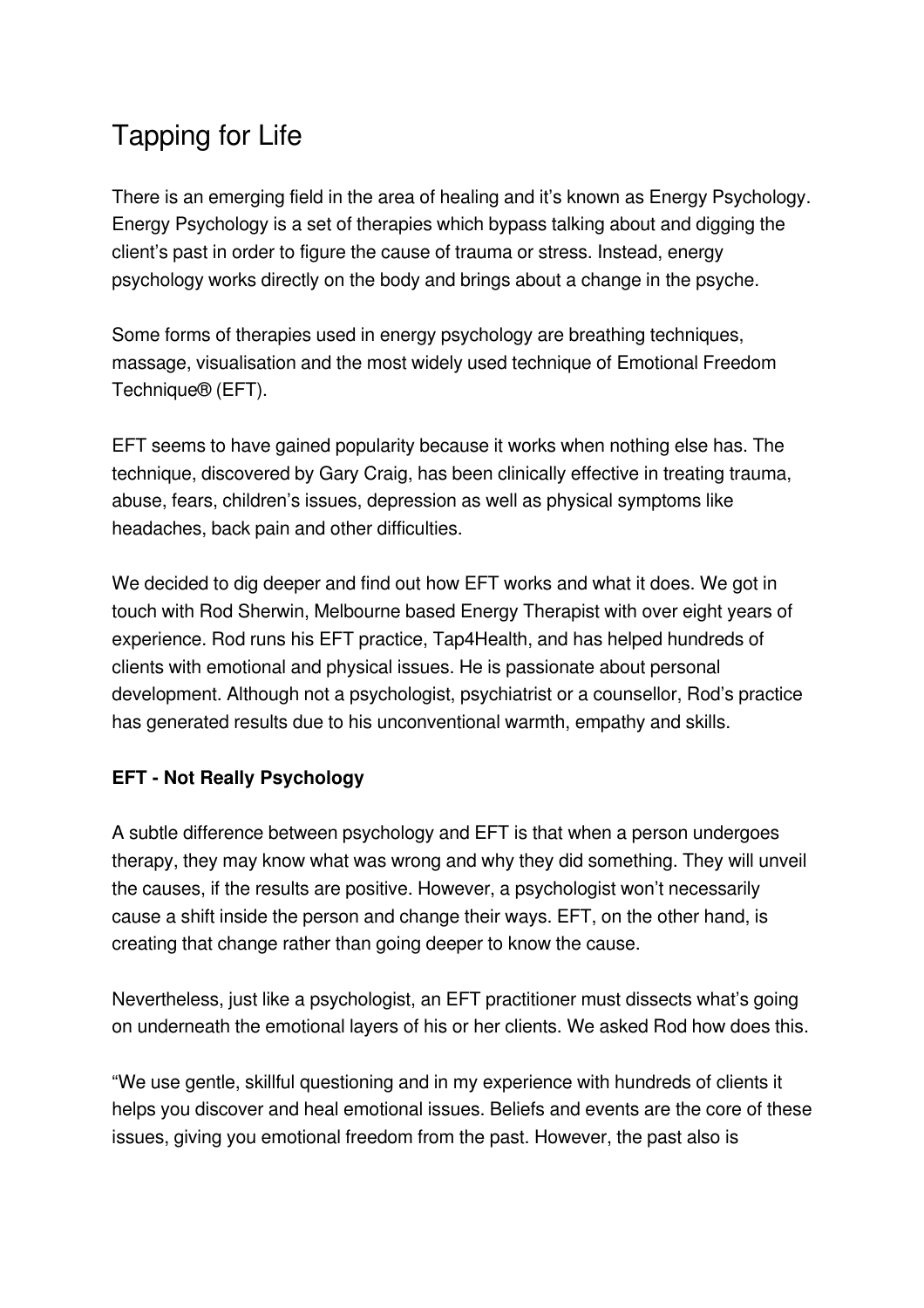currently in the present. We use breakthrough techniques to clear the negative emotions, thoughts and behaviors."

Research states there is a close relationship between disease in a person and the unsolved emotional trauma in him or her. People with unresolved emotional issues, for example, are 30 times more likely to commit suicide. Helping them resolve these innate issues is the first step and this is where EFT comes into picture.

EFT is said to work on the subtle energies of the body. A person undergoing EFT therapy will have the energies balanced by an EFT practitioner as the latter uses "emotional acupressure". Rather than using needles, the practitioner will use his or her fingers and tap one's "emotional points".

"When it comes to tapping and tapping on different acupressure points or working with feelings, the shift actually comes from your energy system through your feelings and your thoughts change as a result," Rod adds.

## **Measuring the Results**

EFT may occur as something that's too subjective. How does one measure the results with such a system that works mainly by finger tapping? Like any skill, Rod advises, it takes practice, and although the results may not be immediately obvious, they will gradually show up.

"The results tend to show up for me in my interactions with others. Initially, you start from the little stuff. You start from maybe a headache or a stressful conversation at work. I found that as I tapped through lots of everyday stuff in the present and expanded to tapping through all the significant emotional events, I could think of all the way through my past which is something we call a personal peace procedure. I found that my interactions with others changed. For example, talking to my parents on the phone I found we were having much deeper conversations. It wasn't through conscious effort and it wasn't through thinking 'If they say that, I should say this.' It just came about differently."

Notice that when you interact with someone, most of the times it depends on a lot of built-up baggage you carry from the day, months and even years at times. It's all about releasing these old feelings first, and then interacting with the other person with an open heart and mind. This baggage, which is stored somewhere in the hard disk of our brains, will affect each conversation whether we like it or not.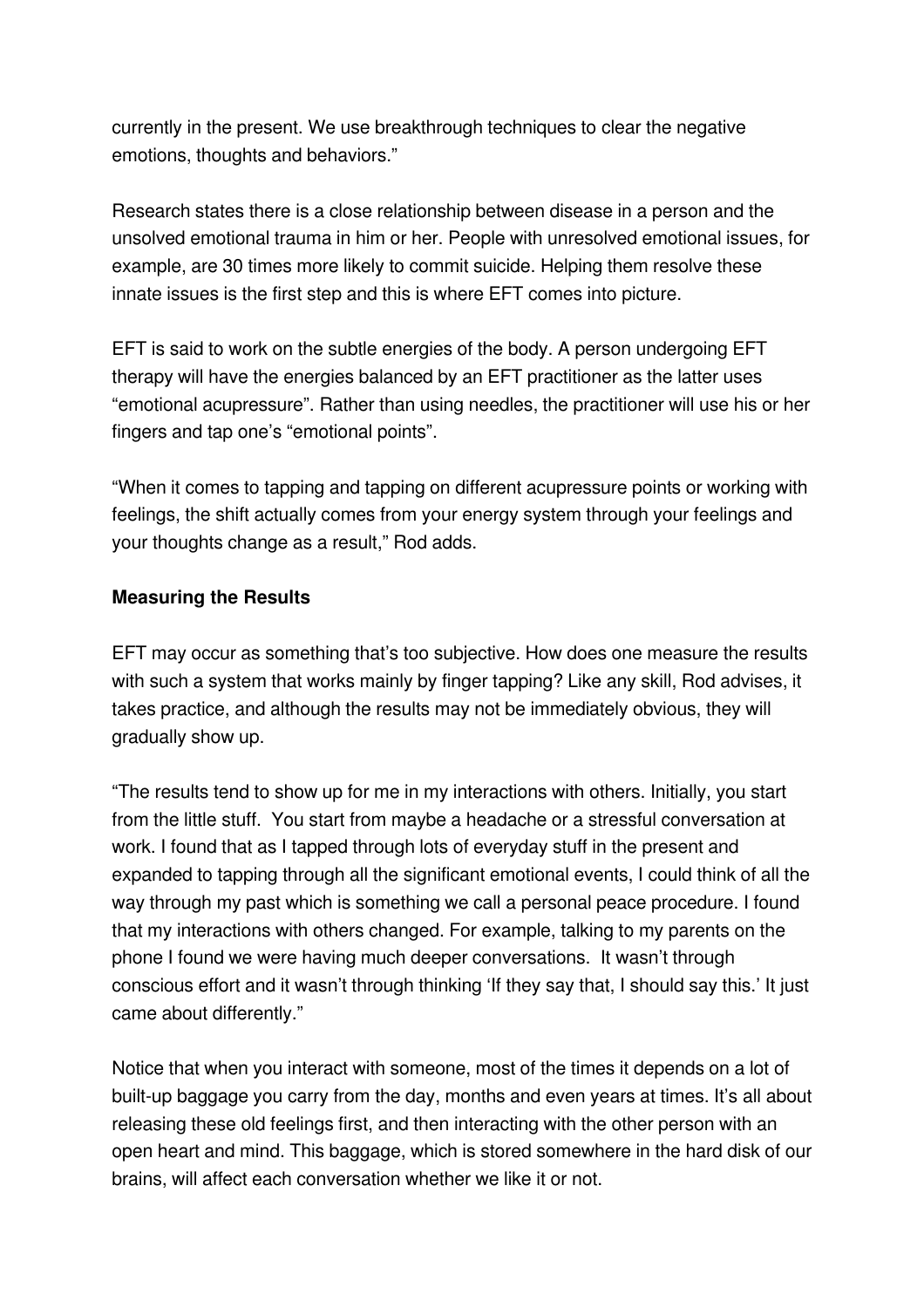Rod mentions that after consistently practising self-tapping, there are changes in the way he interacts with several people – be it the taxi driver or his boss.

## **Emotions are like Knots**

Imagine tapping as undoing a tangle created from past events. These are energy knots in our system. Tapping helps untie these knots allowing smooth flow of the energy.

"The principle we operate on for EFT is the cause of all negative emotions is disruption of the body's energy system. By focusing on that emotion and tapping on the points, we're clearing them. It seems that when we have significant emotional events that they get stuck in our system and we repeat them; or we continue to feel them or they manifest in our body as disease. But when we tap on them and undo the knot, they seem to clear through us."

## **Food and Emotions**

We delved deeper to find out the relationship between foods we take and the emotional instability or stability we experience. Turns out, there is a lot of connection as explored in the new field of science, Epi-genetics.

"Ten years ago, it was like this: You've got the gene for heart disease therefore it's predetermined that you're going to have heart disease. What they thankfully have found out now is you may have that gene, but you can control whether that gene expresses itself or not by your diet, by your lifestyle, by your emotional states.

"If you eat sugar all day you're going to have ups and downs that may or may not be helped by tapping. But why are you eating sugar? Is it because you're anxious? Let's focus on what's making you anxious. You're smoking; is it because you're anxious or angry? We can use tapping to heal and clear those emotions and states. Then you can get rid of the biochemistry stuff that's also contributing to your emotional state. So epi-genetics is partly about nutrition, it's about exercise, and in a couple of the textbooks I've read on it they mentioned energy psychology, of which EFT is one of the forms."

#### **Personal Peace Procedure**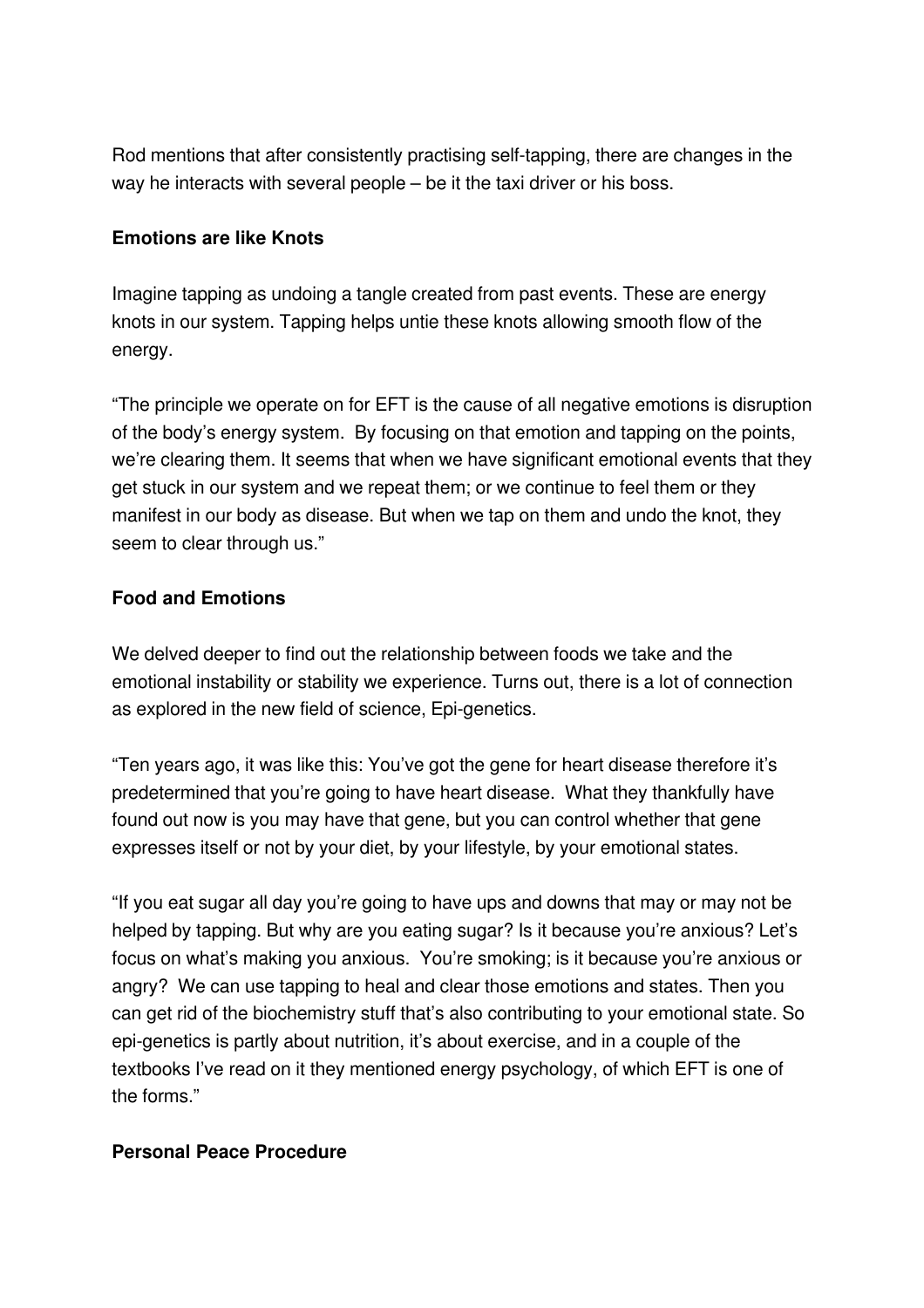We asked Rod what he means by the "Personal Peace Procedure" he teaches. It's actually a lot like taking inventory of all personal life events which may have caused a knot in our energy system. Here's what we got:

"Write down every significant emotional event from the teacher throwing chalk at you, breaking up with your first girlfriend, your pet dog dying, to changing from high school to Uni, to failing an exam to intense emotional events. Using a calendar, write out all the significant emotional events you can think of up until now – and life happens, we all have them – so writing them down and tapping on them, one night you might get half a dozen done, the other night you might just get a part of one category done and cleared.

"When you write down these events, you're trying to identify the emotional intensity of the event on a scale of zero to ten, where ten still feels very intense and zero is there's no charge left on it at all and it's just a non issue. You want to get all of these events that you've written down from a ten down to a zero. Some of them might be too intense to handle yourself, so you might go and see a practitioner to work with them. But a lot of the little stuff you can handle."

## **Tapping on Children**

Rod believes it'd be best if the education system embraced tapping which means not many people would need therapy later on in their lives. Therapy actually works nicely on kids because they have no hang ups and are open to it. They try it, share it and learn to master it with much less friction as compared to an adult. They are not embarrassed or afraid of trying the unconventional.

"The youngest child I've used this with was about two months old. She was sitting on her mother's chest and the little baby was having hiccups and was getting irritated, crying, and I asked the mother 'Can we try EFT on this baby? It might be able to help with the hiccups.' So I tapped through these tiny points with my little fingers very, very gently and within two rounds the hiccupping baby went to sleep. So from very young age up to the oldest clients, I've worked with them all. There is no age limit on this."

It's refreshing to know some schools are already using EFT and helping the kids deal with emotional stress which may mature into full-fledged depression. For example, EFT is being used against bullying. The results, as per Rod, are fantastic. The kids will tap the bully here and there – they will try figure out where the anger is coming from. Much better than hearing a counsellor say 'It is not personal; it is okay.'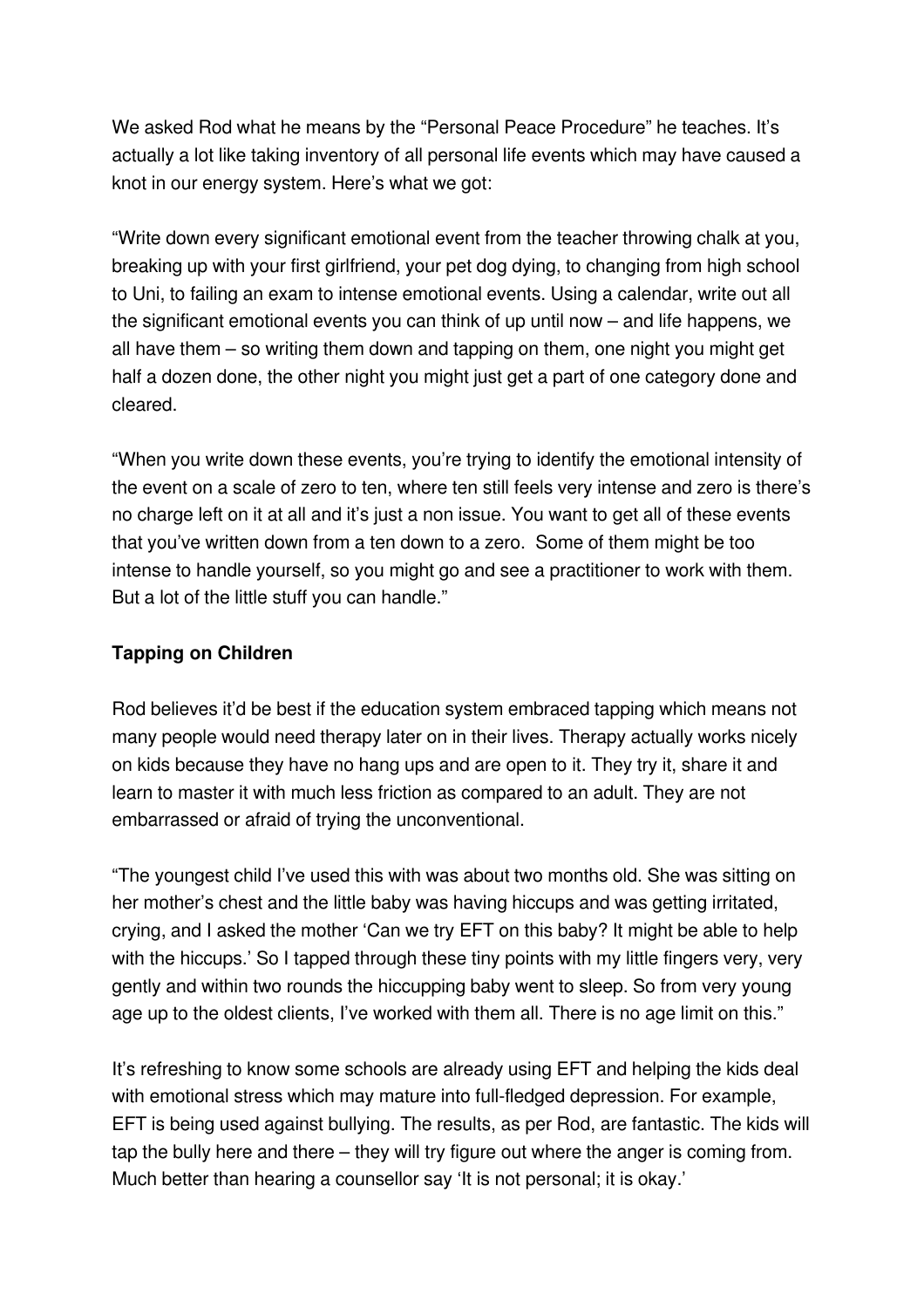# **Physical Ailments and EFT**

So does EFT work on physical ailments directly? Will there be a time when we can bypass going to a physio, for example, and visit an EFT practitioner instead? Rod says therapy is very useful and instrumental in leading us toward healing and happiness, but it is not useable solely to treat physical ailments yet.

However, EFT can help with healing the physical issues faster. The separation between physical and emotional is actually very artificial. They are strongly connected. For example, if you trip over, you are in shock or embarrassed. If we are in an accident, there is residual anger, trauma and shock. If a bone is broken, it will take time to heal, however if the attached emotional states are treated with EFT alongside, the healing is quick and effective.

# **EFT at Large**

We asked Rod is EFT was a technique which could be applied on global issues, like global warming or problems on a society-level. Could this be used against the bandaid solutions by government which don't last long?

Turns out, tapping can be used for broader issues. Rod quoted the example of how one group of farmers couldn't come to a conclusion and allow a change that had to happen. The group of growers in Northern Queensland didn't allow the industry bodies to make some specific changes. They were at it for several months and nothing happened.

"[Later] they ran a couple of solution focused workshops and defined a common outcome, defined what was already happening and how to move towards it, and they got results in a couple of sessions versus years that they'd been messing around."

## **Learning EFT**

Like said earlier, EFT is a skill and requires consistent practice. There are a plethora of resources available online, and a lot of practitioners who will teach you willingly all they know. You can visit Rod's website (Tap4Health.com) for articles and videos to learn the technique. However, it will take commitment.